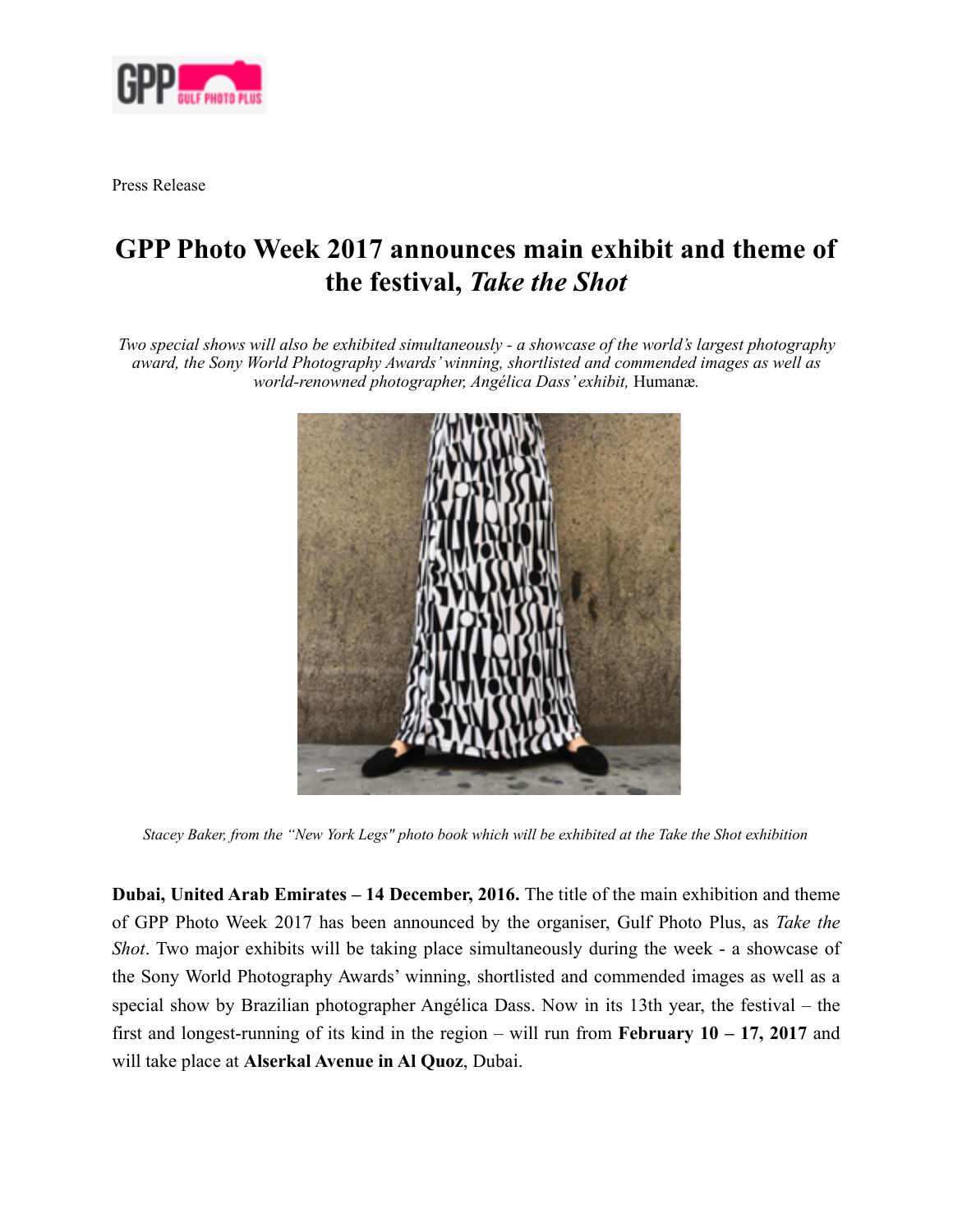

The collective exhibition by regional and international photographers, Take the Shot, explores the possibilities of photography through different genres. Each contributing photographer speaks to the exhibit's theme through a unique visual language, whether mobile photography, augmented reality, Instagram, or web documentaries. These disparate specialisations find unity in the shared evolution of how a photographer's vision evolves and spreads through the different mediums that enable them to photograph their surroundings. The exhibition offers a proactive exploration and documentation of the world around us whilst constructing the vocabulary of modern image-making. For example, participating photographer Natalie Nacacche combines photography, writing and film to tell a heartbreaking story of women longing for Syria, their home country. Franco Pagetti, who has earned his international fame as a war photographer, implements his reportage skills to shoot a campaign for the fashion giant, Dolce & Gabbana. Stacey Baker transforms her Instagram documentation of New-York city into a vivid photo book. Other participating photographers include Anastasia Taylor-Lind, Thomas Dworzack, Ammar Al Attar and Davide Monteleone.

**Co-Director of Gulf Photo Plus, Mohamed Somji**, commented, "Photography has evolved tremendously over the past decade, especially in the Middle East. Take the Shot is an opportunity to showcase how photography, in this day and age, is processed and distributed. The theme is befitting for GPP Photo Week, where we aim to impart the knowledge and skill of this evergrowing art form. We are very excited to also be collaborating with the Sony World Photography Awards, Angélica Dass and several of the neighbouring galleries at Alserkal Avenue who will take part in creating a photography festival atmosphere."

A decade-long partnership between Sony and the World Photography Organisation (WPO) brought the world's largest photography competition, the Sony World Photography Awards. On the occasion of the Awards' 10-year anniversary, GPP Photo Week 2017 will host a stunning exhibition featuring a selection of winning, shortlisted and commended images from the Awards' 2017 contestants.

**Scott Gray, CEO of World Photography Organisation**, comments: "We are extremely proud to reach our 10th anniversary. Since launching in 2007 the Sony World Photography Awards has grown consistently in both size and credibility. Across the years the Awards have discovered and celebrated a huge variety of photography. I am honored that emerging photographers across the world have been able to use the awards to launch their careers, and established photographers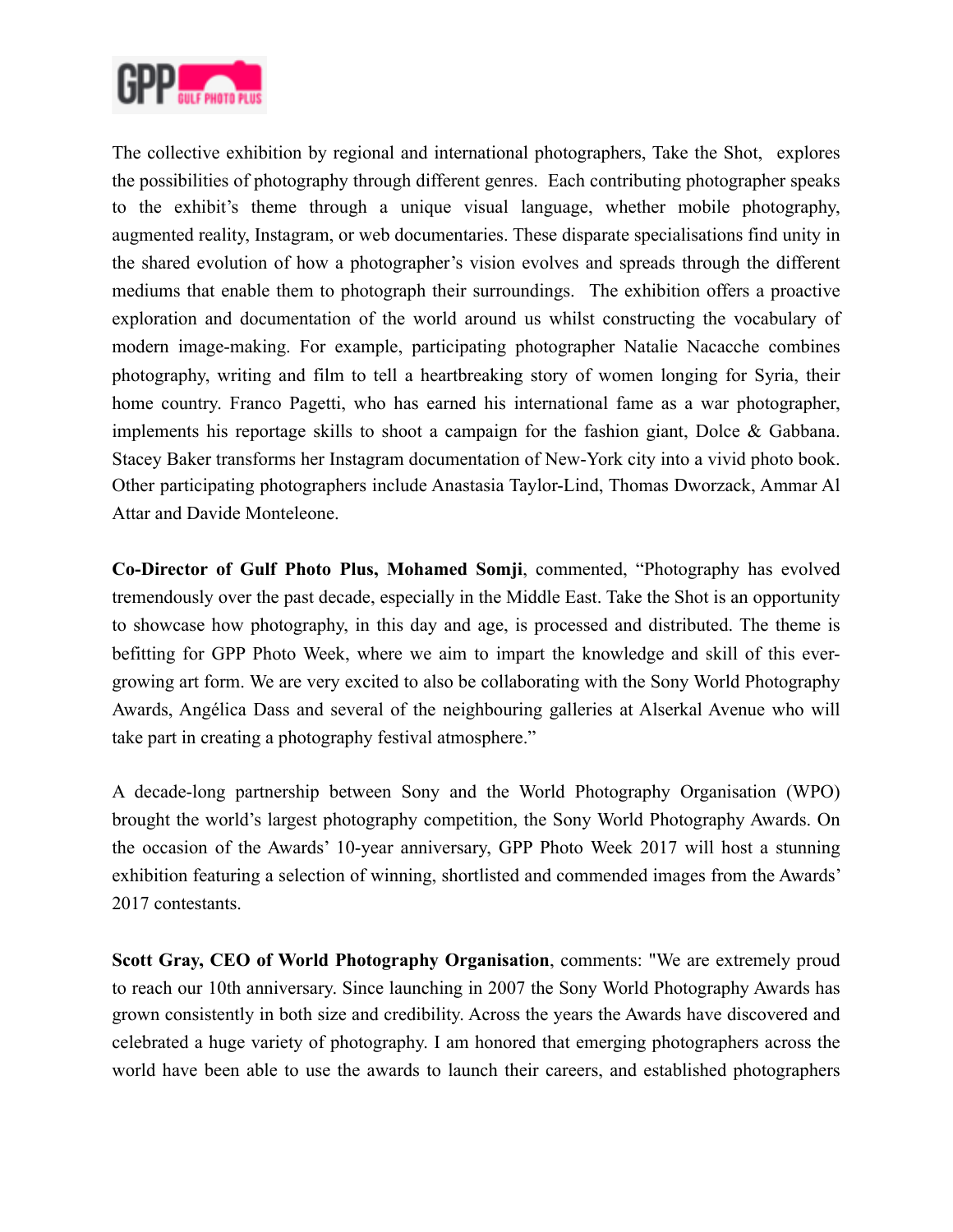

can use us to extend their networks. We are committed to challenging photographers to push their creative boundaries in the years to come."

Brazilian photographer Angélica Dass, will also be exhibiting her work-in-progress exhibition, entitled *Humanæ*, at GPP Photo Week 2017. Daas' intention with the project is to deploy a chromatic range of human skin colors by photographing volunteers of different nationalities, genders, age, race, social class and religion and matching the background of each portrait to the skin color of the subject. There is no end date to this ongoing project - it is open in all senses and will include all those who wish to become part of this global mosaic.

Neighboring galleries and creative spaces will also participate with a variety of photographyrelated activations in the Avenue throughout GPP Photo Week. Some of the exhibitions that will be showcased include: *Inherit the Dust* by Nick Brandt at Custot Gallery; and *Silver Cloud* by Michael Sailstorfer at Carbon 12.

Every year, GPP Photo Week creates an accessible entry point into the world of photography for people from all backgrounds. The festival provides attendees with a holistic photography experience, giving photographers - professionals, amateurs, and enthusiasts alike - an opportunity to engage with photography as an art form while immersing themselves in Dubai's burgeoning art scene and forging new connections with fellow photographers from around the world.

In addition to the exhibits, GPP Photo Week will also host workshops which are now available to book online. For the Early Bird 10% discount, book by 20 December, 2016.

For more information on GPP Photo Week 2017, please visit our website on: www.gulfphotoplus.com/gpp

To join the conversation, please follow us, @gulfphotoplus, on our social media channels listed below:

## **[Facebook](https://www.facebook.com/gulfphotoplus) | [Instagram](https://www.instagram.com/gulfphotoplus/) | [Twitter](https://twitter.com/gulfphotoplus) | [Vimeo](https://vimeo.com/gulfphotoplus) | [YouTube](https://www.youtube.com/channel/UCYCoA92K153YJrXxb4ycJKQ)**

For further information, please contact: Reem El Tal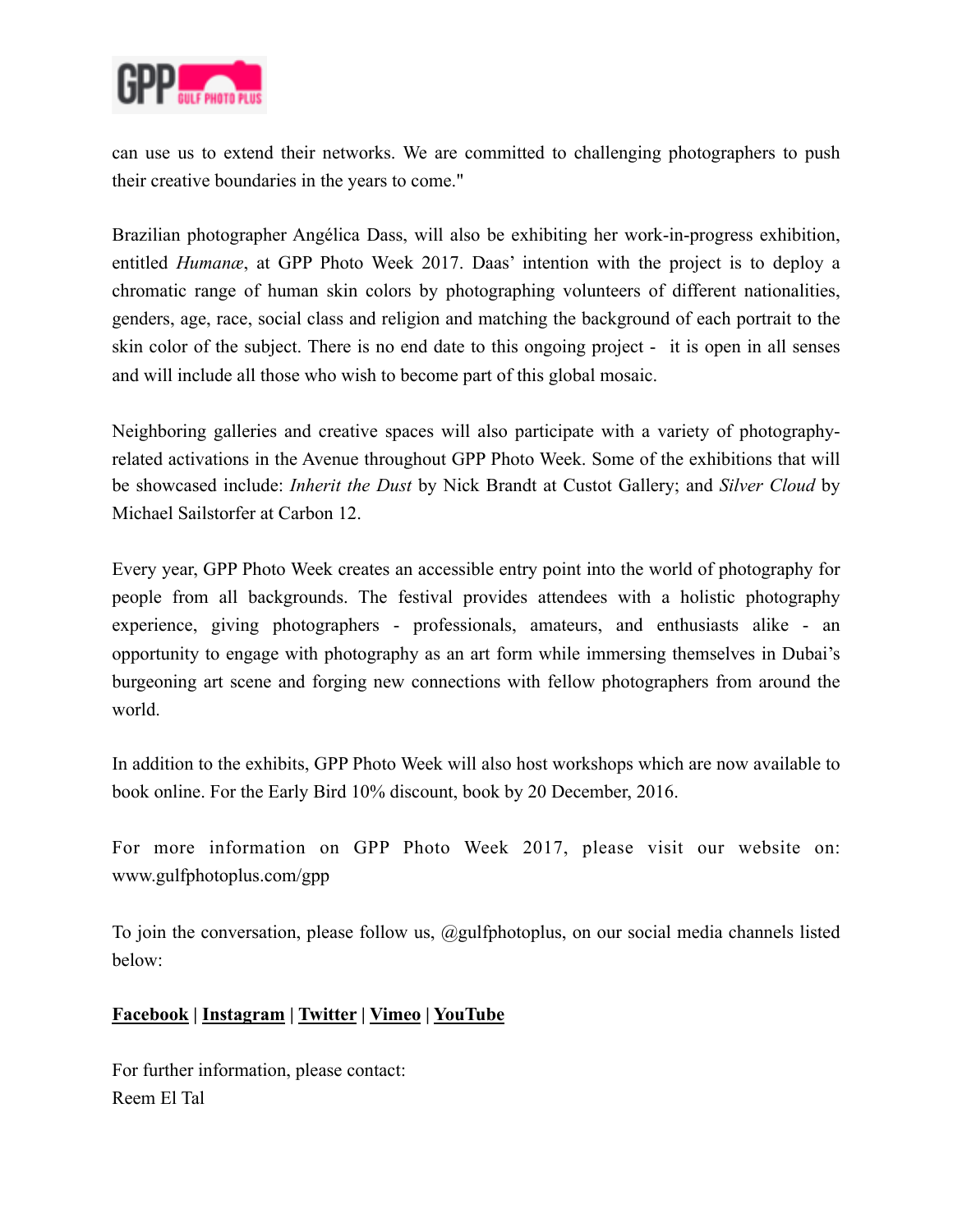

reem@gulfphotoplus.com  $T: +97143808545$ M +971 50 580 4598

- END -

### **Notes to editors:**

### **About GPP Photo Week**

Organised by Gulf Photo Plus (GPP), GPP Photo Week was launched in 2004 as the region's first-ever international photography festival. Coming to its 13th edition, GPP Photo Week 2017 will run from February 10 – 17, 2017 and will take place at Alserkal Avenue in Al Quoz. The festival is a week-long event that unites internationally renowned photographers across a range of disciplines with professional and amateur photographers looking to develop their photography knowledge and skills.

For more information, please visit http://www.gulfphotoplus.com/gpp

### **About Gulf Photo Plus (GPP)**

Gulf Photo Plus is Dubai's only dedicated photography centre. It aims to nurture and develop the photography community both within the UAE and the region. With a primary focus on running workshops, seminars, and events that encourage learning and skill development, Gulf Photo Plus has also garnered a reputation as a leader in photography events both in the Gulf region and internationally. With the annual GPP Photo Week festival each spring, regular workshops and community events throughout the year, and PopUp GPP events highlighting the annual calendar, GPP continues to expand its programming to foster personal and community growth in the larger photography world.

GPP's central programme is complemented with several additional events including photography exhibitions, movie nights, inspirational talks, and SlideFest evenings where photographers can share projects and find further inspiration.

For more information about these events and other Gulf Photo Plus activities, please visit www.gulfphotoplus.com or telephone +971 4 380 8545.

Gulf Photo Plus is open from 10am to 7pm from Sunday – Wednesday and from 10am to 6pm on Thursdays and Saturdays.

### **About Alserkal Avenue**

Located in Al Quoz, Dubai, Alserkal Avenue is the region's foremost arts and culture neighbourhood. Since it was established in 2007, Alserkal Avenue has grown to become an essential platform for the development of homegrown artistic and cultural initiatives, supporting a vibrant community of contemporary art galleries and alternative art spaces, together with design, media and industrial studios. In 2015, in addition to its commitment to the community, Alserkal Avenue affirmed its position as an arts organisation with the launch of Alserkal Avenue Programming. The programming arm produces an annual